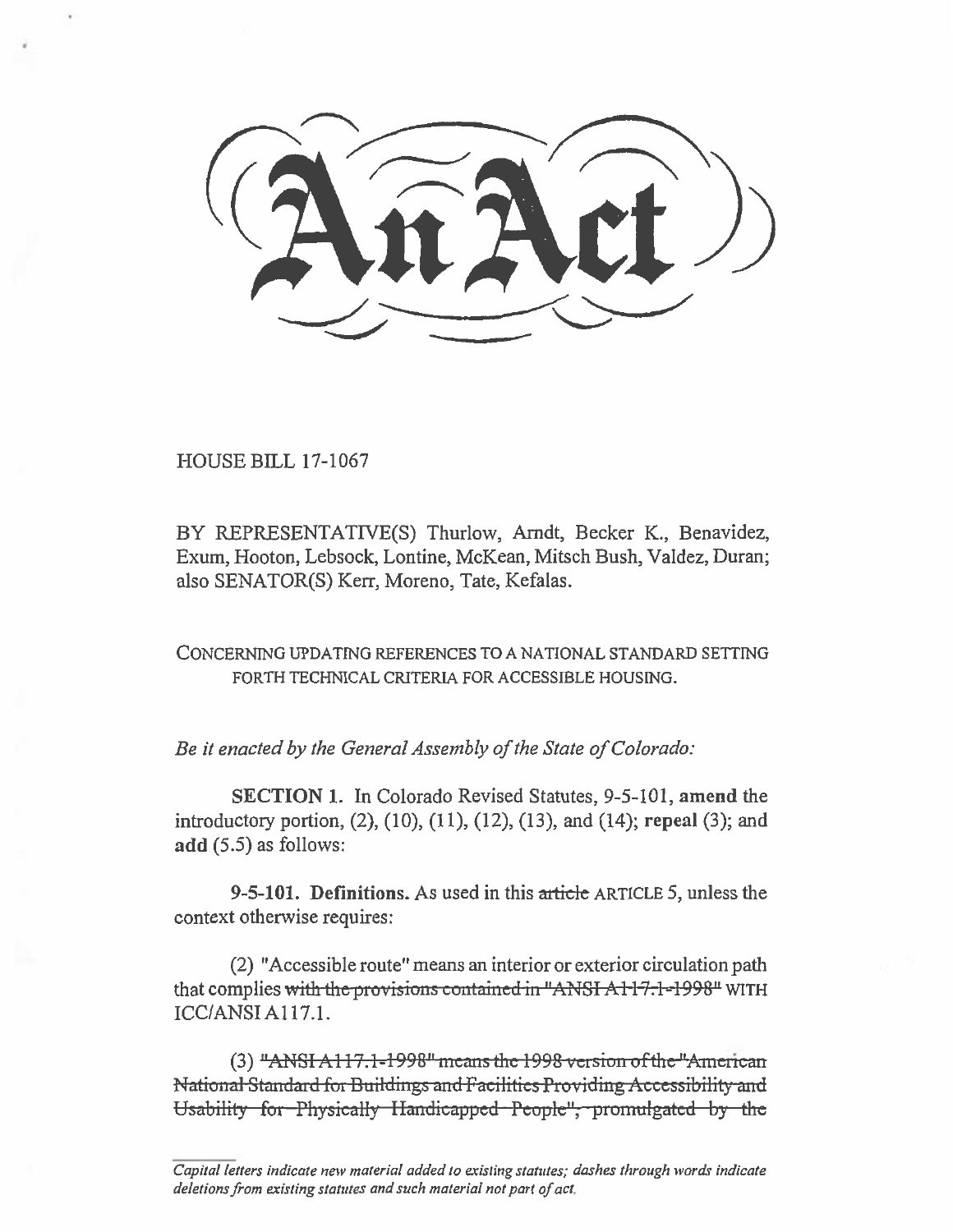American national standards institute:

(5.5) "ICC/ANSI A117.1" MEANS THE "ACCESSIBLE AND USABLE BUILDINGS AND FACILITIES" STANDARD, OR ANY SUCCESSOR STANDARD, PROMULGATED AND AMENDED FROM TIME TO TIME BY THE INTERNATIONAL CODE COUNCIL.

(10) "Type A dwelling unit" means a dwelling unit designed in accordance with the provisions of ANSI A117.1-1998 WITH ICC/ANSI A117.1, section 1002, OR ANY SUCCESSOR SECTION WITHIN ICC/ANSI A117.1.

(11) "Type A multistory dwelling unit" means a multiple story dwelling unit with a ground story level designed in accordance with the provisions of ANSI-A117.1-1998 WITH ICC/ANSI A117.1, section 1002, OR ANY SUCCESSOR SECTION WITHIN ICC/ANSI A117.1, and, if provided, accessible laundry facilities on the ground story level.

(12) "Type B dwelling unit" means a dwelling unit with a ground floor level designed in accordance with the provisions of ANSI A117.1-1998 WITH ICC/ANSI A117.1, section 1003, OR ANY SUCCESSOR SECTION WITHIN ICC/ANSI A117.1.

(13) "Type B multistory dwelling unit" means a multiple-story dwelling unit with a ground story level that is designed in accordance with the provisions of ANSI A117.1-1998 WITH ICC/ANSI A117.1, section 1003, OR ANY SUCCESSOR SECTION WITHIN ICC/ANSI A117.1, and, if provided, accessible laundry facilities on the ground story level.

(14) "Type B visitable ground floor" means a multiple-story dwelling unit with an accessible entrance and toilet facility designed in accordance with the provisions of ANSI A117.1-1998 WITH ICC/ANSI A117.1, section 1003, OR ANY SUCCESSOR SECTION WITHIN ICC/ANSI A117.1.

SECTION 2. In Colorado Revised Statutes, 9-5-102, **amend** (2) as follows:

**9-5-102. Disabilities covered - purpose.** (2) **Design criteria.**  Design criteria shall MUST comply with the 1998 version of the "American

PAGE 2-HOUSE BILL 17-1067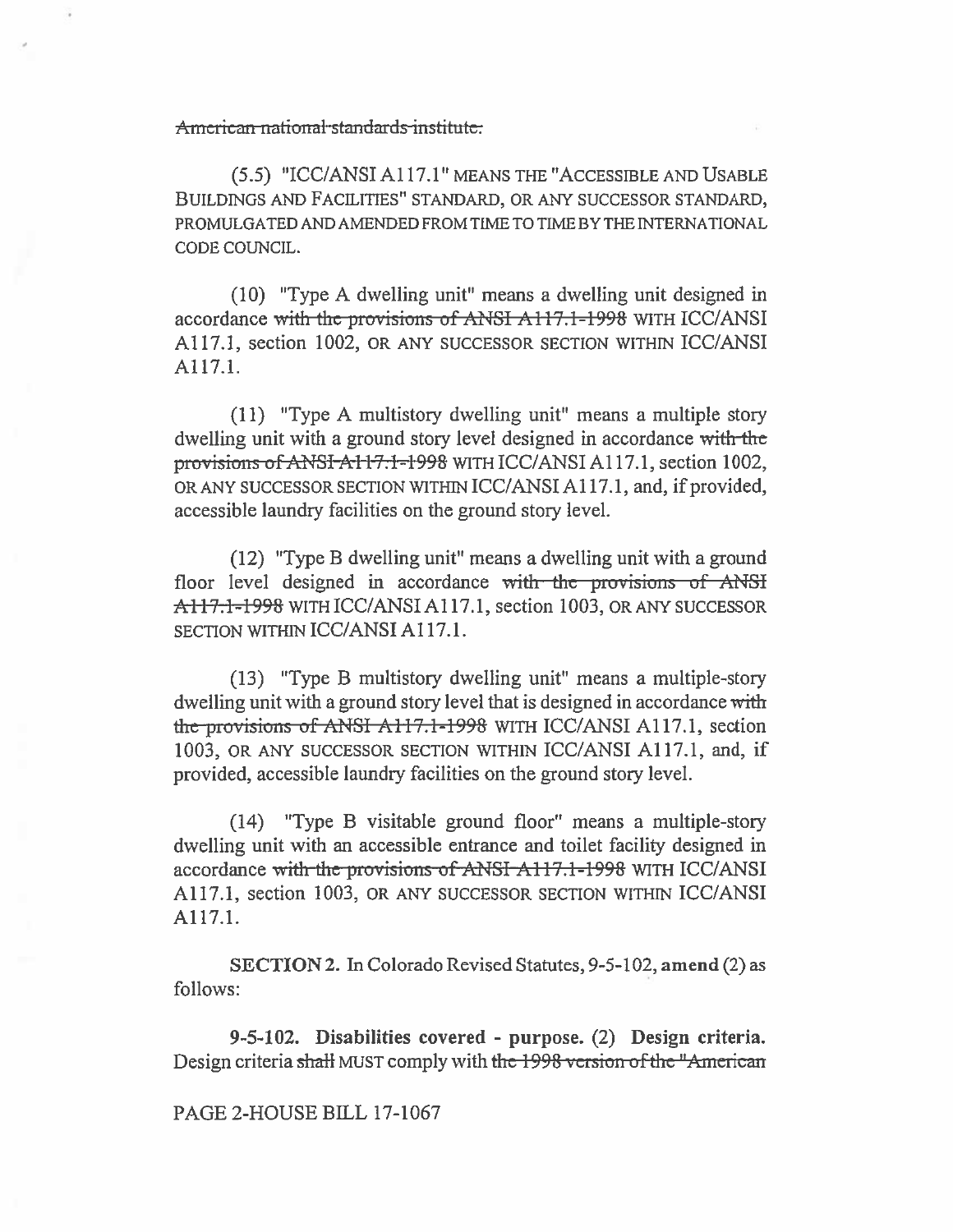National Standard for Buildings and Facilities Providing Accessibility and Usability for Physically Handicapped People", promulgated by the American national standard institute, commonly cited as "ANSI A117.1-1998" ICC/ANSI A117.1.

**SECTION 3.** In Colorado Revised Statutes, 9-5-103, amend (3) introductory portion and  $(3)(a)$  as follows:

9-5-103. Applicability of standards - enforcement. (3) Any building or facility that would have been subject to the provisions of this article THIS ARTICLE 5 but was under construction prior to July 1, 1976, shall MUST comply with the following:

(a) If the walls or defining boundaries of an element or space are altered, then the altered element or space shall comply with the applicable provisions of section 9-5-105, unless such alteration is technically infeasible. If full compliance with this article is technically infeasible, compliance shall be implemented up to the point of technical infeasibility. No alteration shall be undertaken that negatively impacts accessibility of a building or facility pursuant to ANSI A117.1-1998 TO ICC/ANSI A117.1. This paragraph  $(a)$  SUBSECTION  $(3)(a)$  shall not be construed to require the moving of any existing walls not otherwise planned to be moved.

SECTION 4. In Colorado Revised Statutes, 24-34-502.2, amend  $(3)$  as follows:

24-34-502.2. Unfair or discriminatory housing practices against individuals with disabilities prohibited. (3) Compliance with the appropriate requirements of the American national standard for buildings and facilities providing accessibility and usability for individuals with physical disabilities "ACCESSIBLE AND USABLE BUILDINGS AND FACILITIES" STANDARD, OR ANY SUCCESSOR STANDARD, PROMULGATED AND AMENDED FROM TIME TO TIME BY THE INTERNATIONAL CODE COUNCIL (commonly cited as ANSI-AH7.1 ICC/ANSI A117.1) suffices to satisfy the requirements of paragraph  $(c)$  of subsection  $(2)$  SUBSECTION  $(2)(c)$  of this section.

**SECTION 5.** In Colorado Revised Statutes, 42-4-1208, amend  $(2)(e)(II)(B)$  as follows:

PAGE 3-HOUSE BILL 17-1067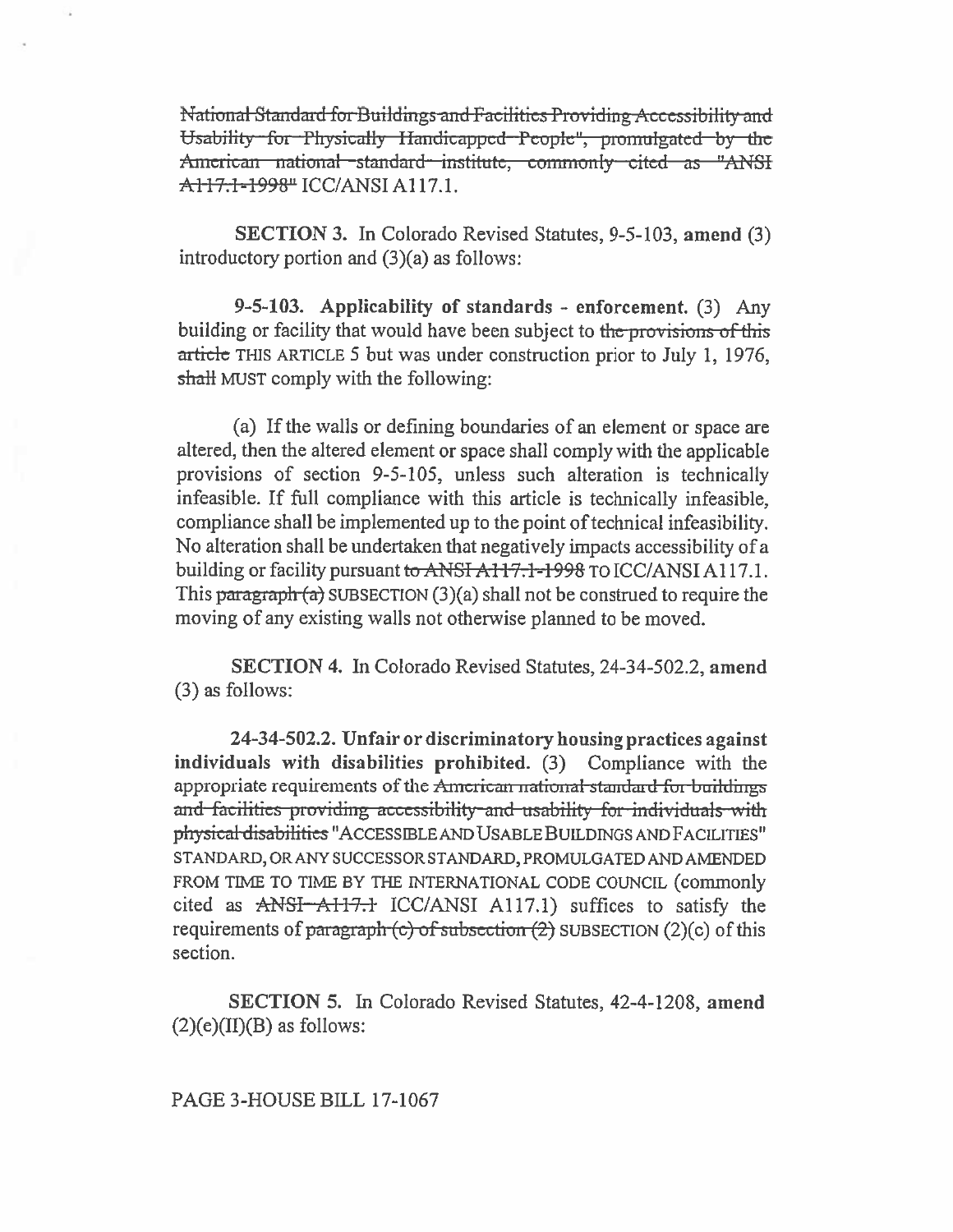**42-4-1208. Reserved parking for persons with disabilities applicability - rules.** (2) **Use of plate or placard.** (e) (II) **(B)** The technical standards for accessible parking spaces should meet or exceed section 502, OR ANY SUCCESSOR SECTION, of the 2009 version of ANSI A117.1 "ACCESSIBLE AND USABLE **BUILDINGS** AND FACILITIES" STANDARD, or any succeeding standard, published PROMULGATED AND AMENDED FROM TIME TO TIME by the international code council (COMMONLY CITED AS ICC/ANSI A117.1).

**SECTION 6. Act subject to petition - effective date applicability.** (1) This act takes effect at 12:01 a.m. on the day following the expiration of the ninety-day period after final adjournment of the general assembly (August 9, 2017, if adjournment sine die is on May 10, 2017); except that, if a referendum petition is filed pursuant to section 1 (3) of article V of the state constitution against this act or an item, section, or part of this **act** within such period, then the act, item, section, or part will not take effect unless approved by the people at the general election to be held in November 2018 and, in such case, will take effect on the date of the official declaration of the vote thereon by the governor.